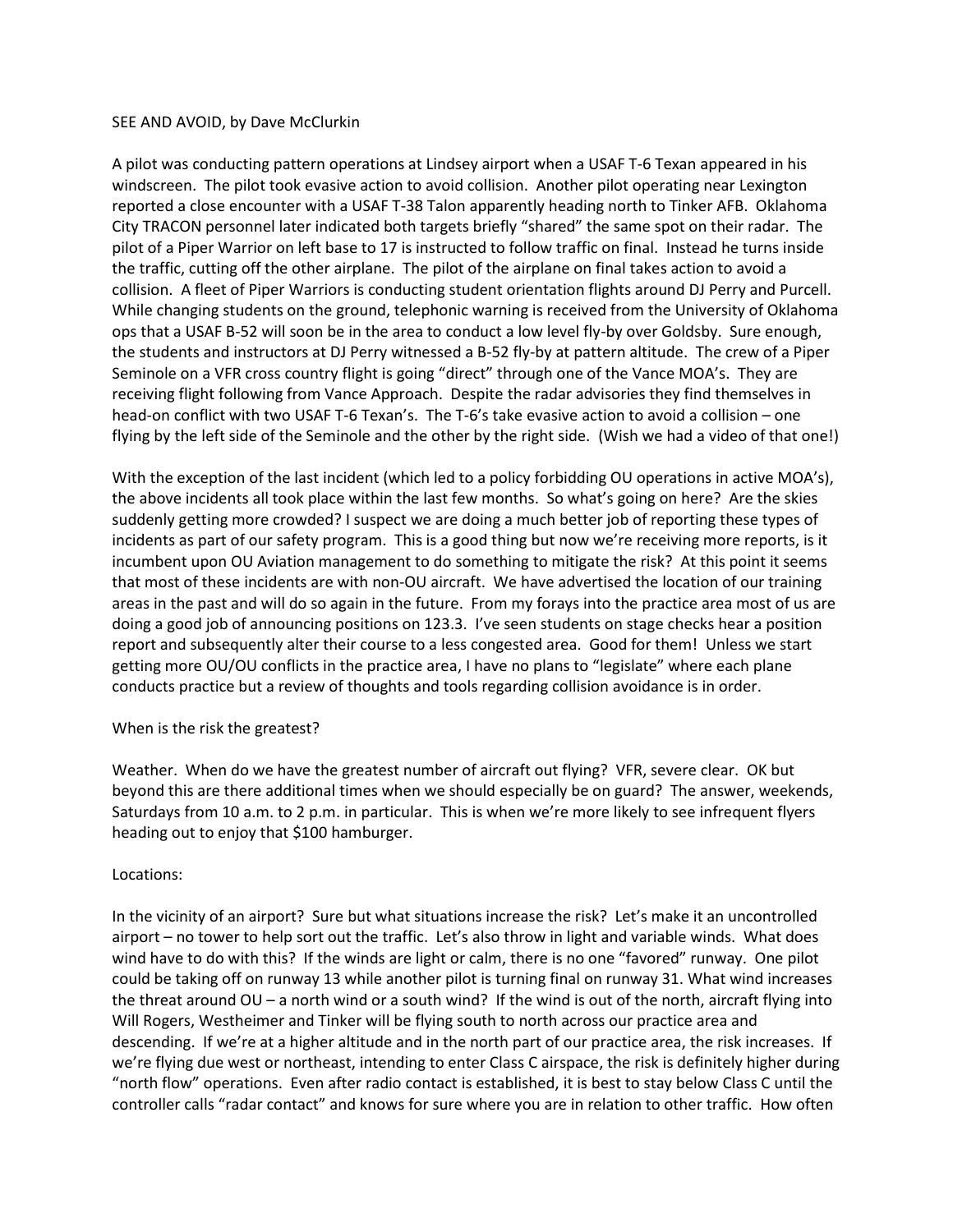will the controller direct a significant heading change in a north flow situation compared to south flow conditions? I'm not saying we can let our guard down during south flow operations – but it is probably a good idea to add an extra layer of vigilance when the wind is from the north.

In the vicinity of VOR's? Yup, that's what the book says. In these days of greater "GPS direct" navigation the risk here could be decreasing a bit but believe it or not, not everybody has GPS.

Cross-Country. There are dictated altitudes to fly for VFR and IFR traffic that lowers the risk of a head on collision. It works best for east/west bound traffic. How about north/south bound traffic? Airplane A is on a magnetic course of 005 degrees and correctly flying at an altitude of 5,500 feet. Airplane B is on a magnetic course of 175 degrees and correctly flying at an altitude of 5,500 feet. Is the risk greater in this situation? Now let's put them flying almost opposite directions down a victor airway? Cause for concern?

Does anybody else have any thoughts on locations and situations that increase collision risk? Send me an email.

How do we avoid becoming another airplane's hood ornament? Big sky, small airplanes. This may not be politically correct but it's true. This concept, in my opinion, provides the greatest mitigation of collision risk. OK but we can do better than depend on low probabilities.

Technology. Most of our new airplanes have TIS (Traffic Information Service). If you're within 20 nautical miles or so of a TRACON, if the system is working, and if the other aircraft has an operating transponder, traffic will be displayed on the GNS 430 by way of the TRACON through your Mode S transponder. It will display target location, direction of flight and altitude relative to your aircraft. It's a great tool for traffic awareness in the practice area. Remember that updates come every 5-10 seconds. In some situations (slow flight and steep turns) it will paint your own aircraft as traffic right on top of you. It's less effective in a fast paced traffic pattern. We also have a few planes (King Air and Baron) with a better TCAS system, which provides more instantaneous location of traffic. The Arrows, Cessna and Seneca do not have either system.

The Human Eye. A wondrous device for perceiving the world and remarkably inefficient for identifying traffic. Yet the eye is our first and last line of defense for traffic avoidance – see and avoid! Most collision accident reports don't fault the technology; they fault the pilot's inability to see and avoid. I can go on and on about the limitations of the eye but let's address some things to enhance this tool.

-- A clean windshield. We start out clean in the morning. Later in the day if the windshield is covered with bug strikes, do you take the time to clean it off? A well positioned bug splat can be useful in lining up your aim point on landing but it's probably not worth the increased risk of obscuring traffic.

-- Look outside! You should be looking outside (in VMC conditions) 80-90 percent of the time. Are you comfortable flying the aircraft by outside references? If not, your eyes will be glued to the instruments. If you're flying one of the glass planes with all the eye candy, you're at even greater risk of being distracted by what's going on inside the cockpit. Even the little airplane on the magenta line of the GNS 430 can be an overwhelming distraction. Yes, follow the prescribed scanning techniques: scan the horizon in ten degree segments; use offset viewing and realize that if an object's angular position is not changing and growing bigger in the windshield you're on a collision course. That's all good but 90